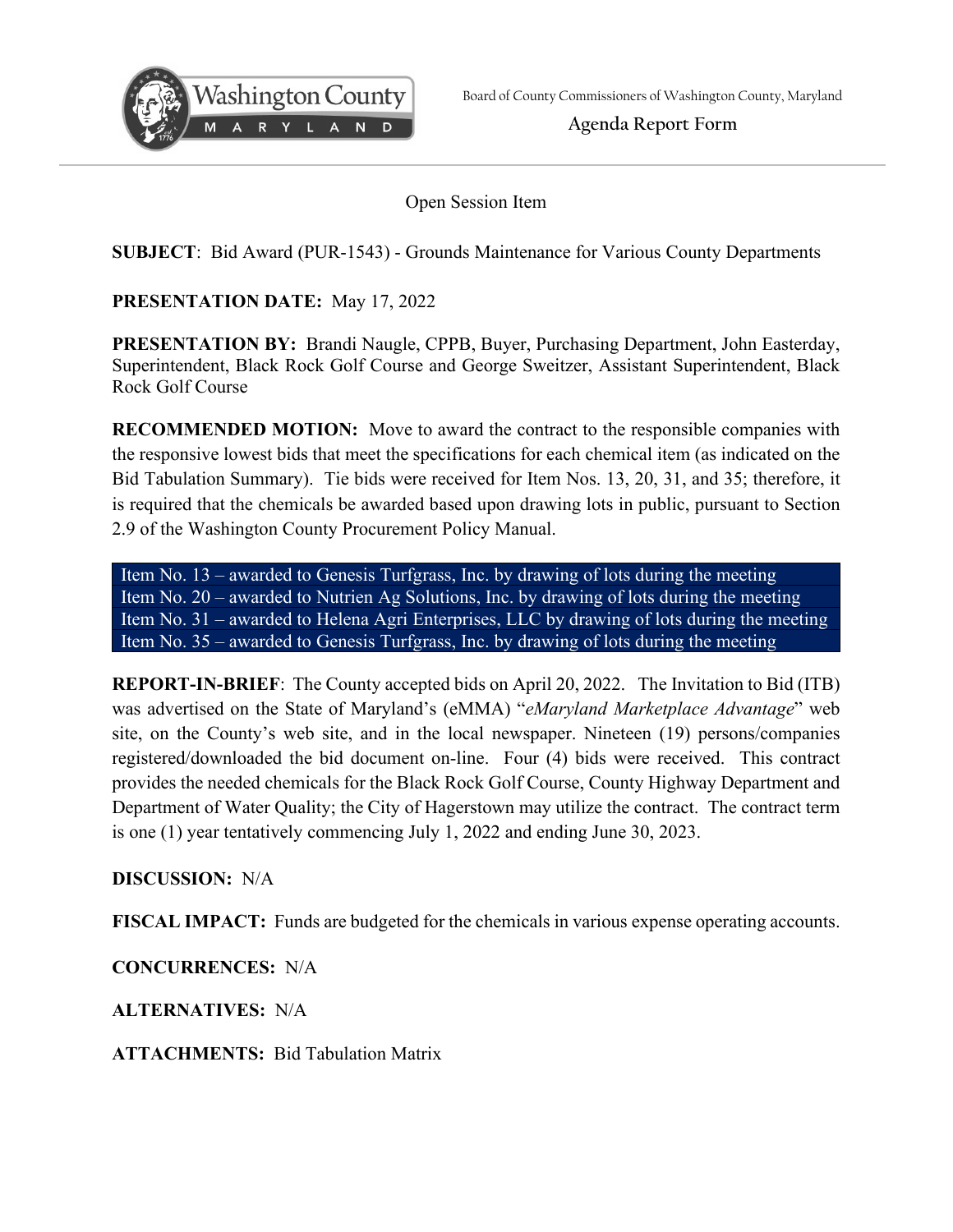## **PUR-1543 Grounds Maintenance Chemicals Bid Tabulation Summary**

| Item#          | Product                            | Vendor      | <b>Unit of</b><br><b>Measure</b> | $FY'$ 22<br><b>Unit Price</b> | $FY'$ 23<br><b>Unit Price</b> |
|----------------|------------------------------------|-------------|----------------------------------|-------------------------------|-------------------------------|
| $\mathbf{1}$   | Acclaim Extra                      | Nutrien Ag  | Gallon                           | \$499.99                      | \$524.99                      |
| $\overline{2}$ | Aqua Shade                         | Helena Agri | Gallon                           | \$42.29                       | \$42.00                       |
| $\overline{3}$ | Propiconazole 14.3%                | SiteOne     | Gallon                           | \$42.99                       | \$64.64                       |
| $\overline{4}$ | Propamocarb Hydrochloride<br>66.2% | Helena Agri | Gallon                           | \$293.00                      | \$275.00                      |
| 5              | Bensumec-4LF                       | Helena Agri | Gallon                           | \$116.00                      | \$128.00                      |
| 6              | Thiophonate Methyl<br>46.2%        | Helena Agri | Gallon                           | \$38.40                       | \$40.00                       |
| $\overline{7}$ | Alumimum Tris WDG 80%              | Helena Agri | Pound                            | \$14.00                       | \$15.00                       |
| 8              | Crossbow                           | Genesis     | Gallon                           | \$44.48                       | \$43.20                       |
| 9              | Chlorothanlonil<br>54% 720 SFT     | Nutrien Ag  | Gallon                           | \$33.40                       | \$31.59                       |
| 10             | Chlorpyrifos 4E<br>42.5%           | Genesis     | Gallon                           | \$44.00                       | \$57.72                       |
| 11             | Dylox 420 SL                       | Nutrien Ag  | Pound                            | \$68.50                       | \$74.40                       |
| 12             | Fore WSP                           | Helena Agri | Pound                            | \$7.77                        | \$8.44                        |
| 13             | Head Way                           | <b>TIE</b>  | Gallon                           | \$438.00                      | \$496.00                      |
| 14             | Tebuconazole<br>38.7%              | Helena Agri | Gallon                           | \$49.55                       | \$47.75                       |
| 15             | Imidacloprid 75%                   | Nutrien Ag  | Case                             | \$375.00                      | \$79.99                       |
| 16             | <b>PCNB 40%</b>                    | Helena Agri | Gallon                           | \$57.06                       | \$53.08                       |
| 17             | Pendulum Aqua Cap                  | Nutrien Ag  | Gallon                           | \$43.05                       | \$47.99                       |
| $18\,$         | Trinexapac - Ethyl<br>11.3%        | Nutrien Ag  | Gallon                           | \$102.00                      | \$104.00                      |
| 19             | Prograss                           | Helena Agri | Gallon                           | \$138.10                      | \$148.78                      |
| 20             | Provaunt WDG                       | TIE         | Case                             | \$1526.40                     | \$1612.80                     |
| 21             | Glyphosate 41%                     | Helena Agri | Gallon                           | \$14.00                       | \$36.00                       |
| 22             | Mefenoxam 22.5%                    | Helena Agri | Gallon                           | \$335.00                      | \$295.00                      |
| 23             | Talstar                            | Nutrien Ag  | Gallon                           | \$42.99                       | \$48.88                       |